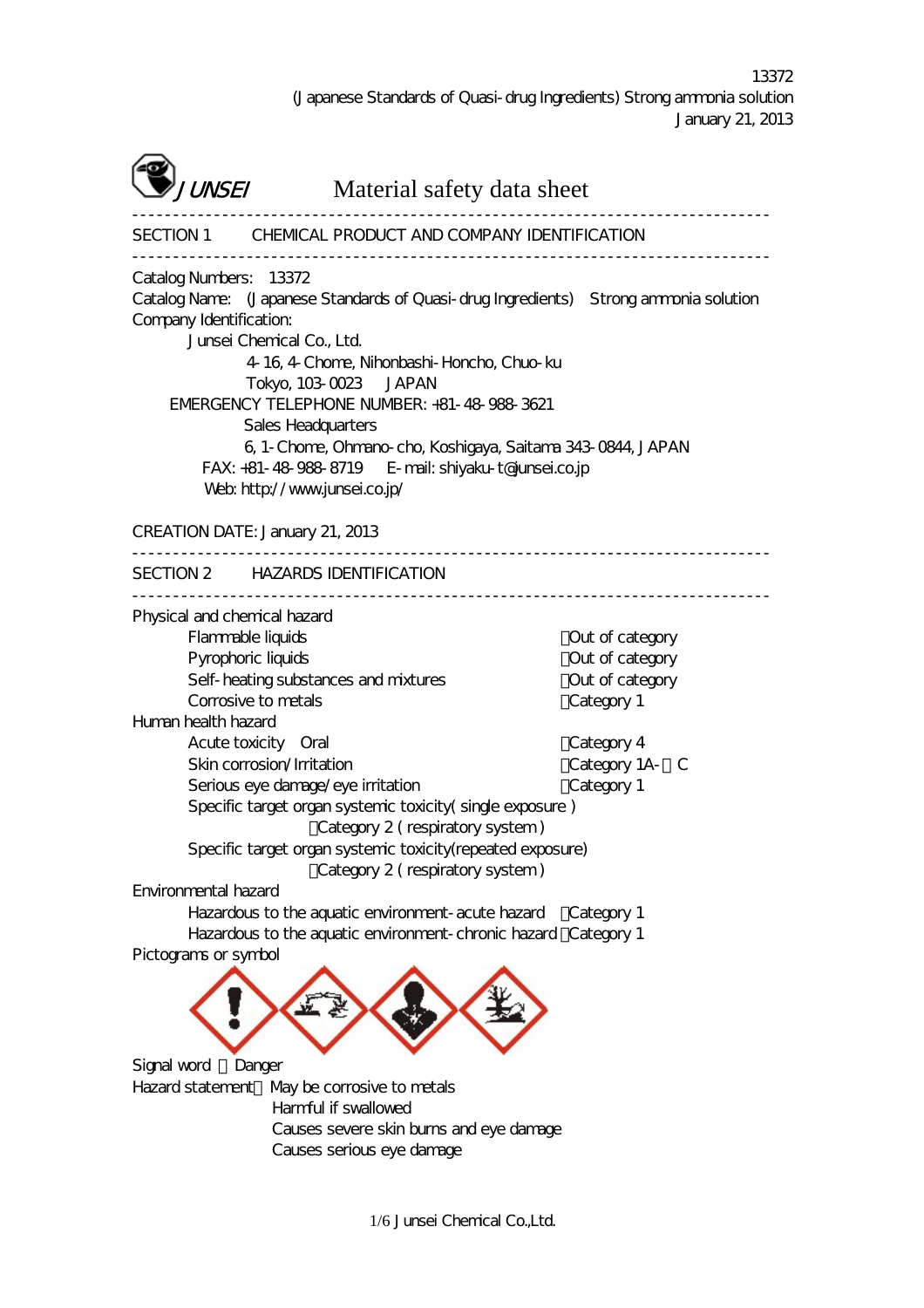13372 (Japanese Standards of Quasi-drug Ingredients) Strong ammonia solution January 21, 2013

May cause damage to organs ( respiratory system ) May cause damage to organs ( respiratory system ) through prolonged or repeated exposure Very toxic to aquatic life Very toxic to aquatic life with long effects

## Cautions

Safety measurements:

Keep only in original container.

Do not breathe mist/vapours/spray.

Wash hands thoroughly after handling.

Do not eat, drink or smoke when using this product.

Avoid release to the enviroment.

Wear protective gloves/protective clothing/eye protection/face protection.

#### First-aid measures:

・IF SWALLOWED : Rinse mouth. Do NOT induce vomiting. Call a POISON CENTER or doctor/physician if you feel unwell.

If on skin(or hair) : Remove/Take off immediately all contaminated clothing. Rinse skin with water/shower.

IF INHALED : Remove victim to fresh air and keep at rest in a position comfortable for breathing. Immediately call a POISON CENTER or doctor/physician.

IF IN EYES: Immediately call a POISON CENTER or doctor/physician.

Rinse cautiously with water for several minutes. Remove contact lenses ,if present and easy to do. Continue rinsing.

IF exposed or if you feel unwell: . Call a POISON CENTER or doctor/physician Wash contaminated clothing before reuse.

### **Storage**

Store in corrosive resistant container with a resistant inner liner.

Store locked up.

#### **Disposal**

Dispose of contents and containers appropriately in accordance with related regulations.

------------------------------------------------------------------------------

# SECTION 3 COMPOSITION, INFORMATION ON INGREDIENTS

|                            | Substance/Mxture : Substance                                                                                                                 |
|----------------------------|----------------------------------------------------------------------------------------------------------------------------------------------|
|                            | Component: Ammonia solution 28%                                                                                                              |
| Chemical formula : $NH4OH$ |                                                                                                                                              |
| Cas number: 1336-21-6      |                                                                                                                                              |
|                            | US TSCA inventory : Registered                                                                                                               |
|                            | EC number (EINECS): 215-647-6                                                                                                                |
|                            | JAPAN number (ENCS): 2-688                                                                                                                   |
|                            | Percentage: Contains 280 300% Ammonia                                                                                                        |
|                            | SECTION 4 FIRST AID MEASURES                                                                                                                 |
| If inhalation              | Remove victim to fresh air and keep at rest in a position comfortable for<br>breathing Immediately call a POISON CENTER or doctor/physician. |
| If on skin                 | Remove/Take off immediately all contaminated clothing<br>Wash with plenty of soap and water.                                                 |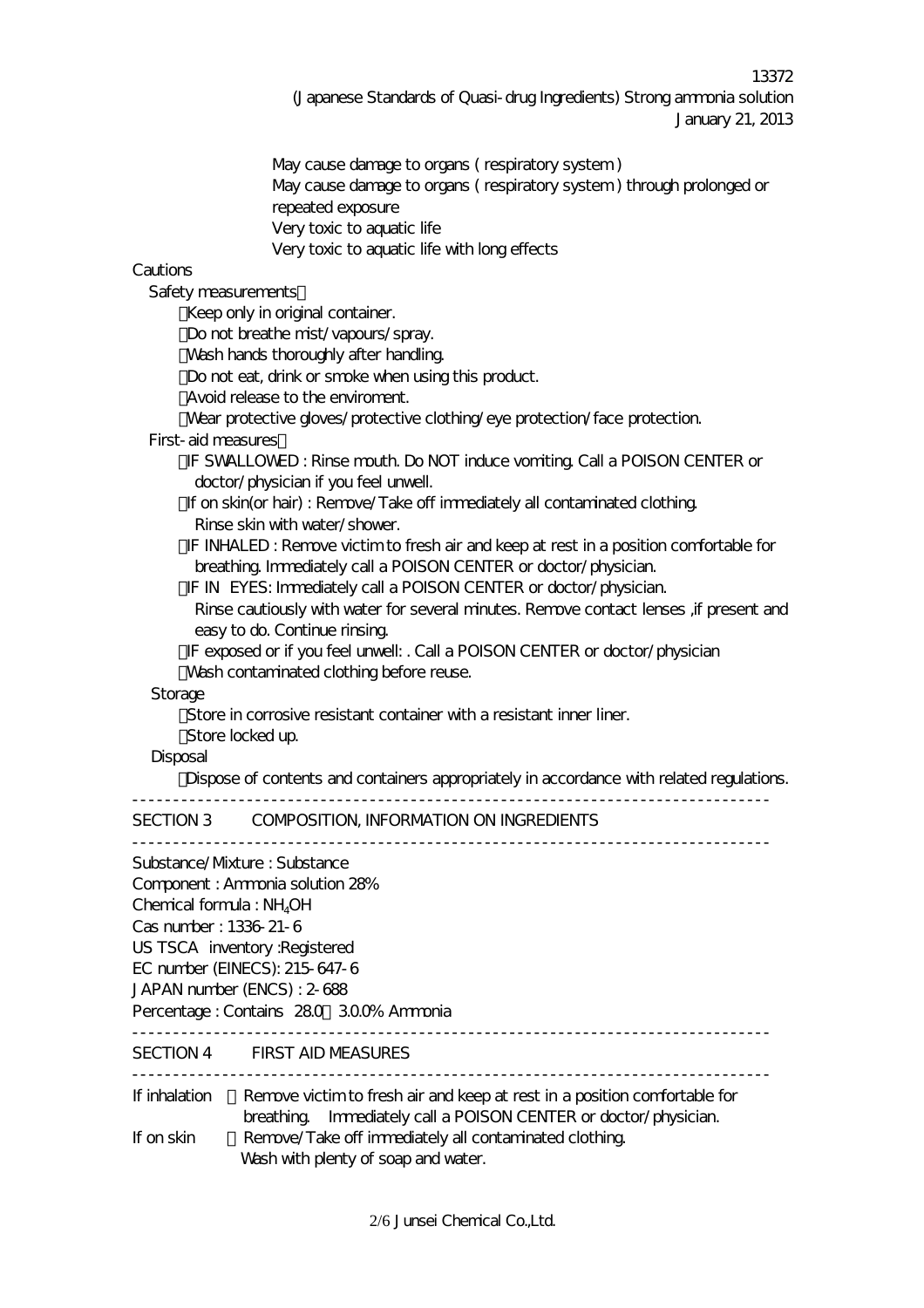13372 (Japanese Standards of Quasi-drug Ingredients) Strong ammonia solution January 21, 2013

| If in eyes   | Rinse cautiously with water for several minutes.<br>Remove contact lenses, if present and easy to do. Continue rinsing.<br>Get medical advice/attention.                                                                                                                                                                        |
|--------------|---------------------------------------------------------------------------------------------------------------------------------------------------------------------------------------------------------------------------------------------------------------------------------------------------------------------------------|
| If swallowed | Rinse mouth. Do NOT induce vomiting.<br>Give one or two glasses of water to drink.<br>Immediately call a POISON CENTER or doctor/physician.                                                                                                                                                                                     |
| Skin         | Potential acute health effects<br>Inhalation; Burning sensation. Cough. Labored breathing. Shortness of breath. Sore throat.<br>; Redness. Serious skin burns. Pain. Blisters.<br>Eyes ; Redness. Pain. Blurred vision. Severe deep burns.<br>Ingestion ; Abdominal cramps. Abdominal pain. Sore throat. Vomiting.              |
| delayed.     | Important signs and symptoms  The substance is corrosive to the eyes, skin and respiratory<br>tract. Corrosive on ingestion. Inhalation of high concentrations the vapour may cause<br>laryngeal oedema, inflammation of the respiratory tract and pneumonia. The effects may be                                                |
|              | SECTION 5 FIRE FIGHTING MEASURES                                                                                                                                                                                                                                                                                                |
| Dioxide.     | The substance is not combustible.<br>Extinguishing media Water spray, dry chemical powder, alcohol-resistant foam, carbon<br>Prohibited extinguishing media Straight streams of water.                                                                                                                                          |
|              | Particular fire fighting Move containers form fire area if it can be done without risk, if not<br>possible, apply water form a safe distance to cool and protect surrounding area.<br>Protection for firefighters Firefighters should wear protective equipment.                                                                |
|              | SECTION 6 ACCIDENTAL RELEASE MEASURES                                                                                                                                                                                                                                                                                           |
|              | General Information Use proper personal protective equipment as indicated in Section 8<br>Cautions for environment Avoid release to the rivers, lakes, ocean, groundwater.<br>Spills/Leak Absorb spills with absorbent (vermiculite, sand , fuller's earth) and place into a<br>suitable disposal container for later disposal. |
|              | SECTION 7 HANDLING AND STORAGE                                                                                                                                                                                                                                                                                                  |
|              | Handling Avoid breathing dust, vapor, mist, or gas. Avoid contact with skin and eyes.<br>Use only in a chemical fume hood.                                                                                                                                                                                                      |
| Storage:     | Store in a cool.<br>Store in a tightly closed container.<br>Store in well-ventilated place.                                                                                                                                                                                                                                     |
|              | SECTION 8 EXPOSURE CONTROLS, PERSONAL PROTECTION                                                                                                                                                                                                                                                                                |
|              | Engineering Controls Use adequate ventilation to keep airborne concentrations low<br>Administrative levels Industrial Safety and Health Act Not-established<br>Occupational exposure limits                                                                                                                                     |

ACGIH (2010) : 25ppm as ammonia (TLV-TWA) OELs (2011) 25ppm as ammonia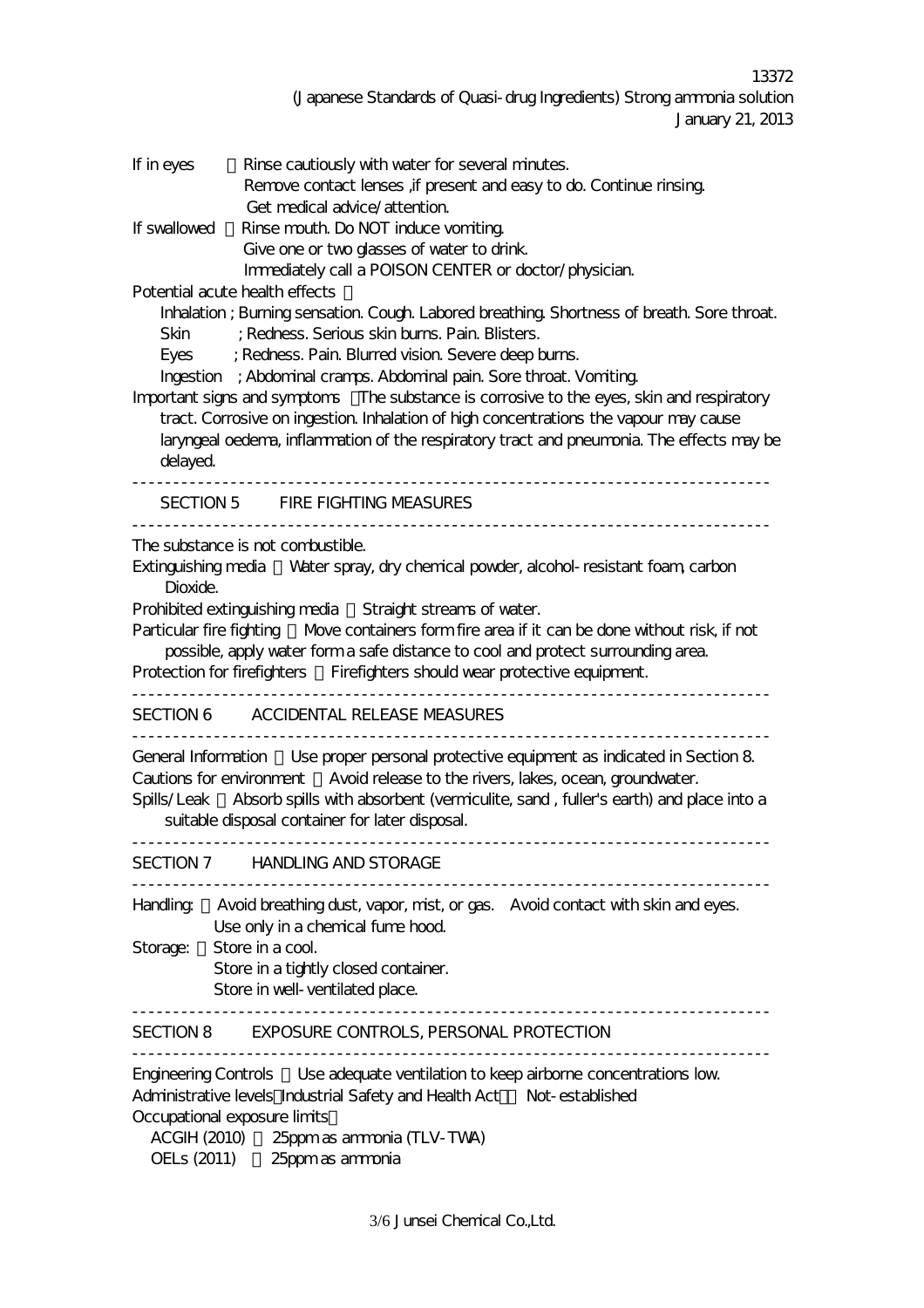13372 (Japanese Standards of Quasi-drug Ingredients) Strong ammonia solution January 21, 2013

Personal protective equipment Eye Protection Goggles Hand Protection Protective gloves Skin and body protection Wear appropriate protective gloves and clothing to prevent skin exposure. Respiratory Protection Wear respiratory protection. ------------------------------------------------------------------------------ SECTION 9 PHYSICAL AND CHEMICAL PROPERTIES ------------------------------------------------------------------------------ Physical State Liquid Appearance Colorless Odor Ammonia odor pH : No data available . Freezing/Melting Point - 77.7. as ammonia , - 58 25% solution Boiling Point - 33.35 as ammonia 38 25% solution Flash Point No data available Explosion Limits, lower 15% Explosion Limits, upper 28% Vapor Pressure 48 kPa(20) 25% solution Vapor Density (Air=1) 0.6 1.2 10% 35% solution Specific Gravity/Density 0.90 25% solution Solubility Miscible with water Octanol/Water Partition Coefficient : No data available Autoignition Temperature No data available Decomposition Temperature No data available Molecular Formula : NH<sub>4</sub>OH Molecular Weight : 35.1 ------------------------------------------------------------------------------ SECTION 10 STABILITY AND REACTIVITY ------------------------------------------------------------------------------ Chemical Stability : Stable in ordinary handling conditions. Conditions to Avoid Heat, sparks or flames. Incompatibilities with Other Materials : Strong oxidizing agents. Hazardous Decomposition Products explosive peroxides. Hazardous Polymerization Will not occur. -------------------------------------------------------------------------------- SECTION 11 TOXICOLOGICAL INFORMATION -------------------------------------------------------------------------------- Acute toxicity: Oral : Classified into category 4 based on the rat  $LD_{50}$  value 350 mg/kg bw of Ammonium hydroxide(RTECS (1997).). Dermal : Not possible to classify because of no data. Gas : Not applicable (GHS definition). Vapours : Not possible to classify because of no data. Dusts and mists: Not possible to classify because of no data. Skin corrosion/Irritation Classified into category 1based on the description that the causticity is indicated in the affect of the humans (SITTIG (4th, 2002), DHP (13th, 2002), ICSC (J)

(1995).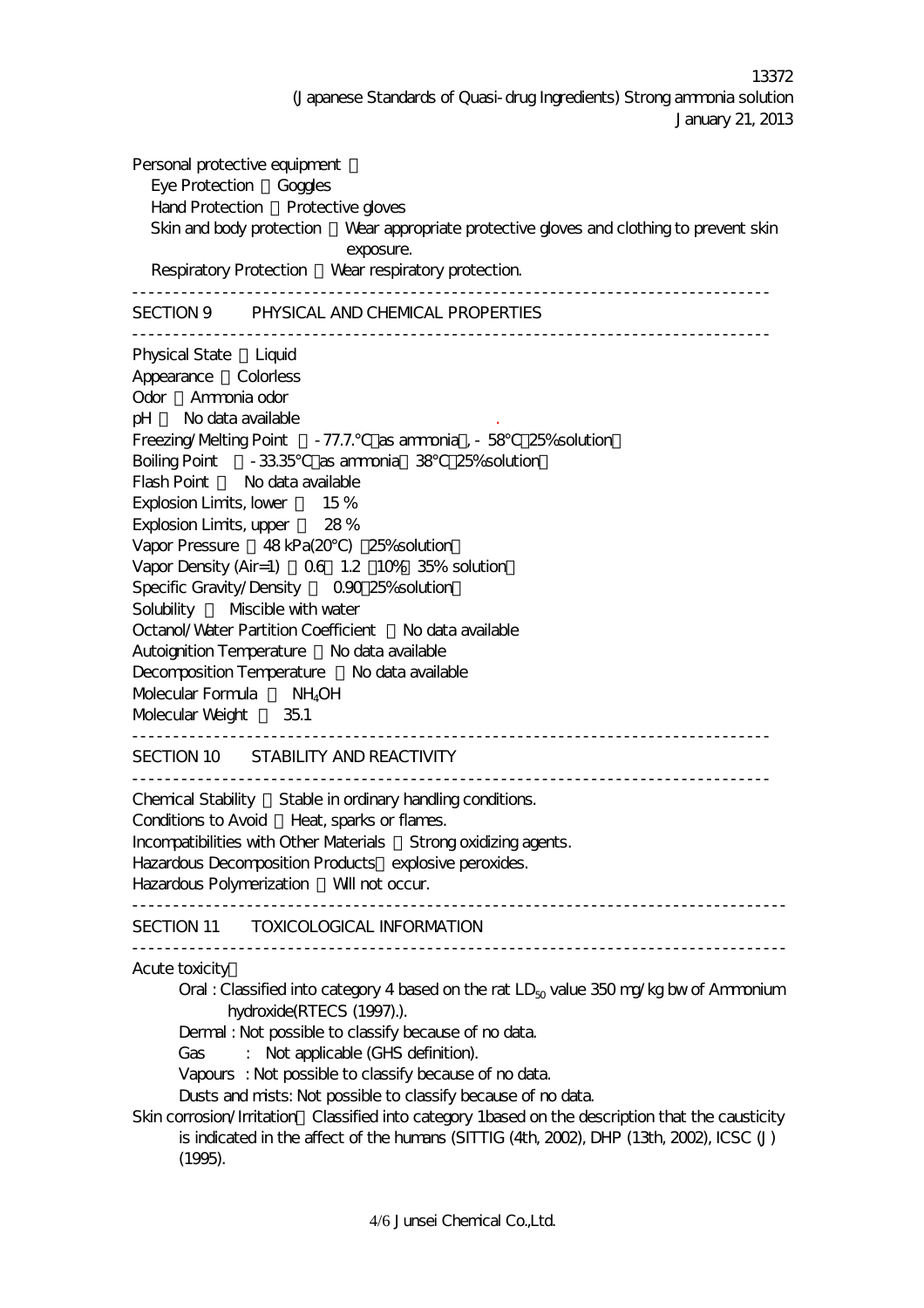Serious eye damage/eye irritation Classified into category 1 based on the description that the causticity is indicated in the examination data of the rabbit (RTECS (1997) and HSDB (2003)), and in effect of the human (SITTIG (4th, 2002), DHP (13th, 2002), ICSC (J) (1995)). Respiratory sensitization Not possible to classify because of no data. Skin sensitization Not possible to classify because of no data. Mutagenicity Not possible to classify because of insufficient data. Carcinogenic effects Not possible to classify because of no data. Effects on the reproductive system: Not possible to classify because of no data. Specific target organ systemic toxicity single exposure Classified into category 2 (respiratory system) based on a report in ICSC (J) (1995), a Priority 2 document, which describes the effects after a short-time exposure in humans as "airway corrosivity properties, and laryngeal edema, pneumonia, etc, when it is inhaled at a higher concentration vapor." Specific target organ systemic toxicity repeated exposure: Classified into category 2 (respiratory system) based on the description that "lungs will be risked in repetitive exposure of steam or an aerosol" as effect to humans of repetitive exposure (ICSC (J)(1995) of Priority 2 document). Aspiration hazard Not possible to classify because of no data. ------------------------------------------------------------------------------ SECTION 12 ECOLOGICAL INFORMATION ------------------------------------------------------------------------------ **Ecotoxicity** Hazardous to the aquatic environment (acute) Since  $48h$ -EC<sub>50</sub> values [ Crustacea (Daphnia magna) ] of ammonium hydroxide is 0.66 mg/L, it was classified into category 1(HSDB, 2004). Hazardous to the aquatic environment (chronic) Classified into category 1 since the acute toxicity was Category 1, and the behavior in the water and the bio-accumulation were unknown. ------------------------------------------------------------------------------ SECTION 13 DISPOSAL CONSIDERATIONS ------------------------------------------------------------------------------ Dispose of in a manner consistent with federal, state, and local regulations. ------------------------------------------------------------------------------ SECTION 14 TRANSPORT INFORMATION ------------------------------------------------------------------------------- IATA Shipping Name: Ammonia solution Hazard Class: 8 (Corrosive substances) UN Number: 2672 Packing Group: IMO Shipping Name: AMMONIA SOLUTION Hazard Class: 8 (CORROSIVE SUBSTANCES) UN Number: 2672 Packing Group: RID/ADR Shipping Name: Ammonia solution Hazard Class: 8 (Corrosive substances) UN Number: 2672 Packing Group:

------------------------------------------------------------------------------